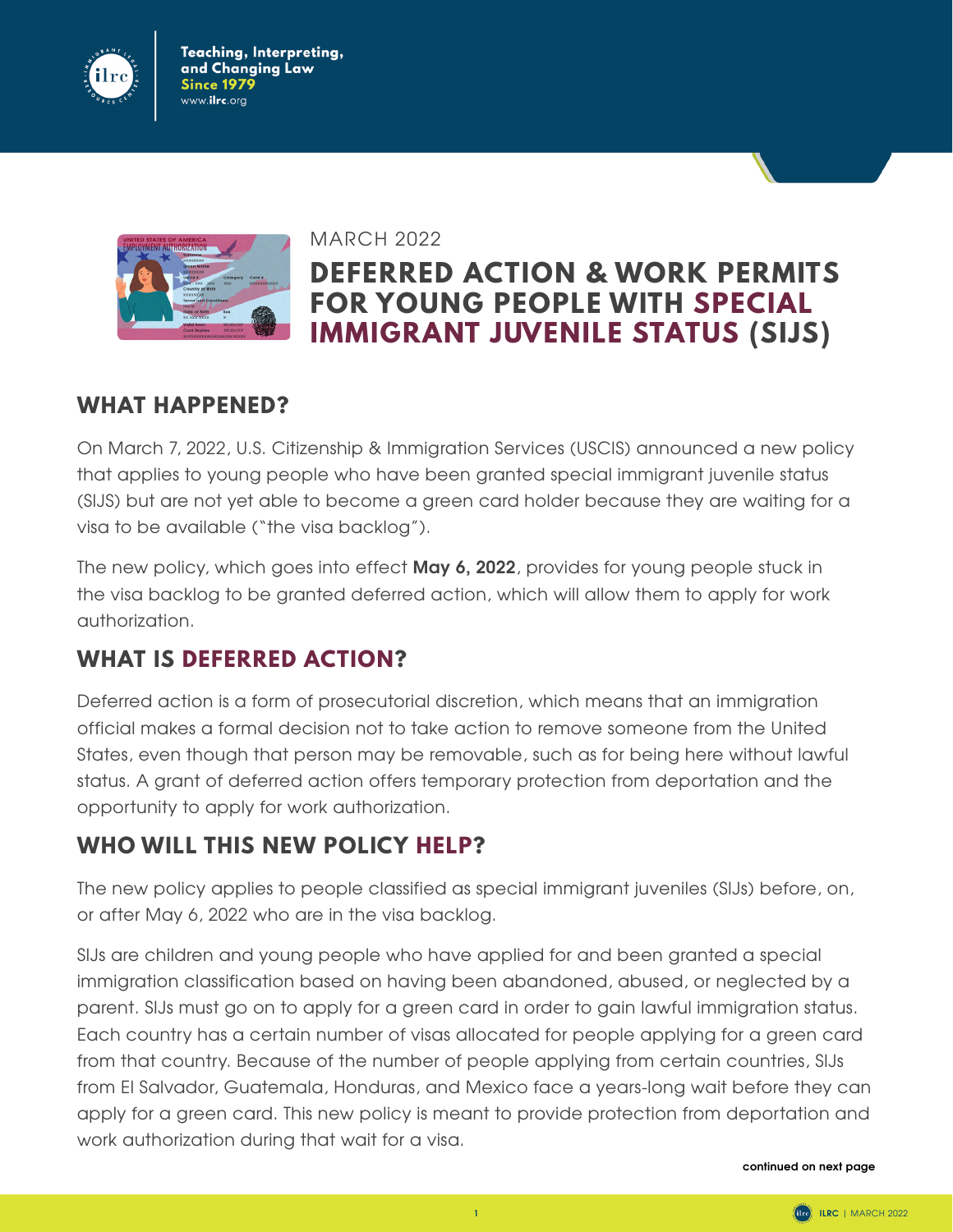

**cont'd.**

## **DO SIJs NEED TO APPLY FOR DEFERRED ACTION?**

No! USCIS will automatically consider SIJs for deferred action if they are not yet eligible to get a green card because of the visa backlog. **There is no need to submit a separate request for deferred action, nor will USCIS accept one.** 

## **HOW WILL USCIS DECIDE WHETHER TO GRANT DEFERRED ACTION?**

USCIS will consider deferred action on a case-by-case basis. This means that USCIS will look to see whether the person has more positive factors in their case than negative ones. USCIS has said that one factor that will weigh heavily in favor of granting deferred action is if the person has an approved petition for SIJS and will be eligible to get a green card once a visa is available. We will know more about what other factors USCIS considers once the policy starts.

## **FOR HOW LONG WILL SIJs BE GRANTED DEFERRED ACTION?**

If USCIS grants deferred action in a case, it will be for four years. USCIS will consider requests for renewal of deferred action if necessary.

### **WHAT ABOUT GETTING EMPLOYMENT AUTHORIZATION?**

**An SIJ granted deferred action may apply for and be granted employment authorization (a work permit) for the period of deferred action (in this case, four years).** To do so, the person files an Application for Employment Authorization (**[Form I-765](https://www.uscis.gov/i-765)**), indicating eligibility category  $(C)(14)$ .

### **IF AN SIJ GETS DEFERRED ACTION AND EMPLOYMENT AUTHORIZATION THROUGH THIS PROCESS, CAN THEY LOSE IT?**

Yes. USCIS reserves the right to terminate deferred action and revoke employment authorization at any time as a matter of discretion.

## **WHAT CAN BE DONE NOW TO BENEFIT FROM THIS POLICY?**

Young people who have already applied for or been granted SIJS should make sure their address is updated with USCIS so that they receive their deferred action decision (if applicable) once the policy starts. Young people who have an attorney helping them with their case should check in with their attorney to see if they suggest taking any other steps. Young people who have not yet applied for SIJS but think they might be eligible should talk to an immigration attorney to see what their options might be.